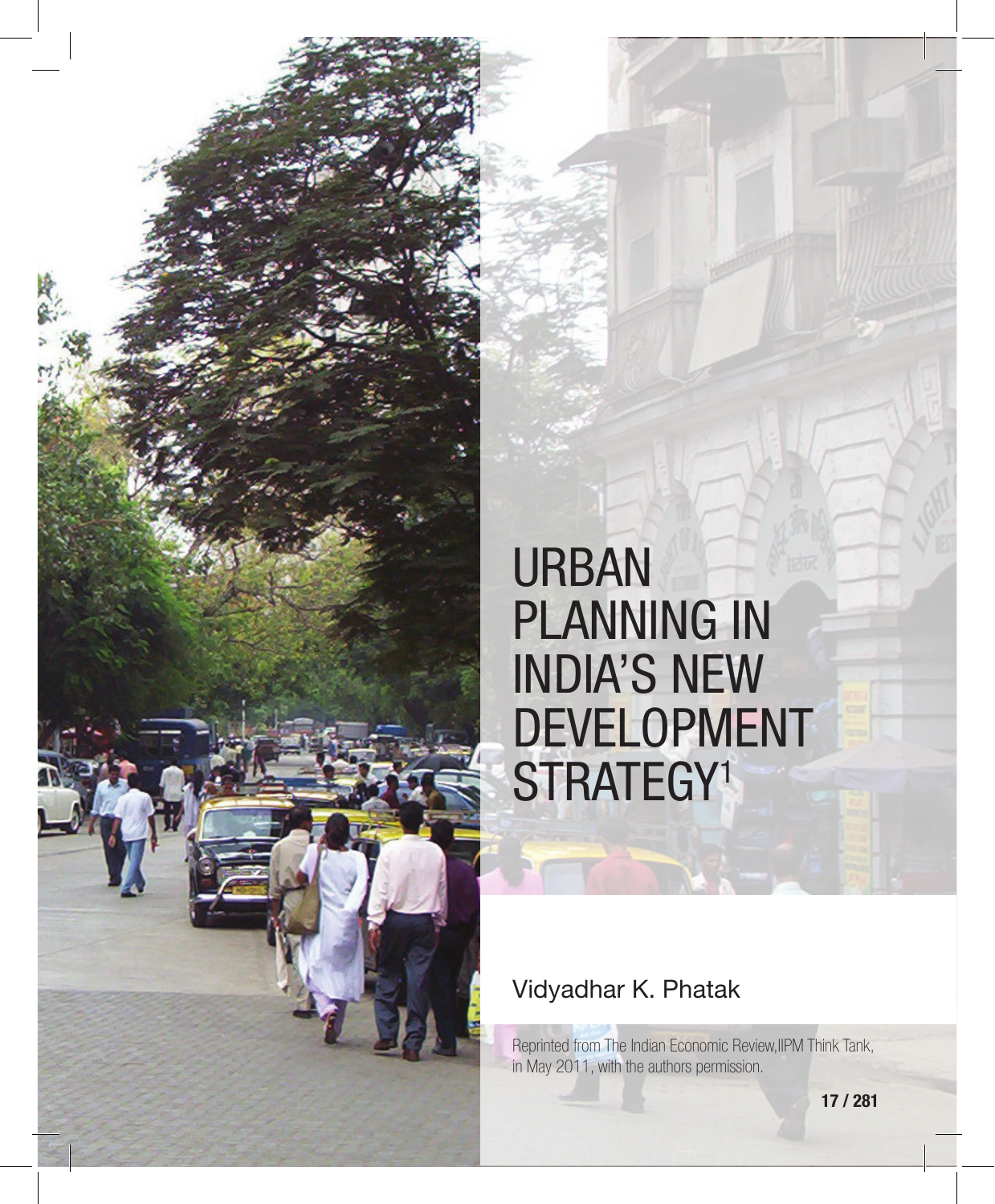# INTRODUCTION

Urban planning as currently practised in India is essentially concerned with planning the use and development of land in cities. Development is merely seen as physical manifestation in most of the town planning legislation2. The content of development (or master) plan has been accordingly defined. The 74<sup>th</sup> Constitutional Amendment stipulated that the state should endow Municipalities with necessary powers to prepare plans for economic development and social justice;

and matters covered by the Twelfth Schedule3. But such plans prepared if any are still not main streamed. The basic notion of 'development' viz. economic development, inclusive growth and environmental sustainability are not explicitly incorporated in the planning of urban development. It would therefore be useful to briefly trace the evolution and challenges of urban planning in the context of evolving development strategy.

## PERCEPTION OF URBANISATION

"India lives in villages" an oft-repeated adage attributed to Mahatma Gandhi guided the outlook on cities during the early years of post independence period. The Mahatma more particularly wrote "I regard the growth of cities as an evil thing, unfortunate for the mankind and the world, unfortunate for England and certainly unfortunate for India. The British have exploited India through its cities. The latter have exploited the villages. The blood of the villages is the cement with which the edifice of cities is built. I want the blood that is inflating the arteries of cities to run once again in the blood vessels of the villages."4 The notion of cities as symbols of exploitation by colonial power or by native capitalists, has received acceptance in a wide spectrum of political discourse.

The First Five Year Plan declared, "...even the limited objective of increased production cannot be attained unless the wider objectives of social policy are constantly kept in mind and steadily pursued.

<sup>&</sup>lt;sup>1</sup> Published in The Indian Economic Review, IIPM Think Tank, May 2011 2 For example Maharashtra Regional and Town Planning Act 1966 defines Development to mean "carrying out of building, engineering, mining, or other operations in or over or under, land or the making of ant material change, in any building or land or in use of any building or land or any material structural change in heritage building or its precinct and includes demolition of any existing building, structure or erection or part

thereof and reclamation, redevelopment and layout and sub-division of any land."

<sup>3</sup> Article 243 W directs the states to "

<sup>4</sup> Young India, 26 June 1924 quoted in Village Swaraj Navjeevan Publishing House, Ahmedabad, 1962.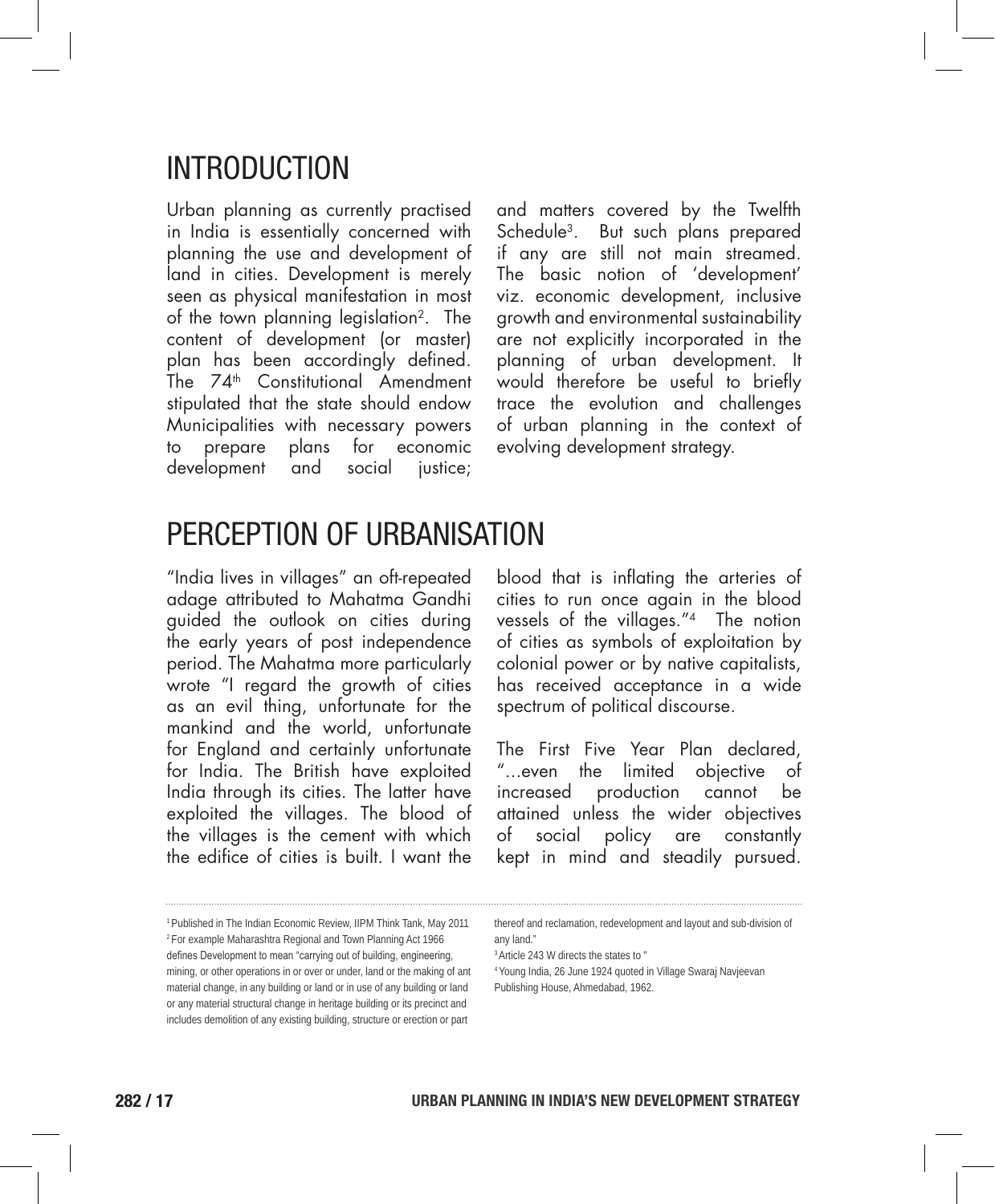On the other hand, equality and social justice will have little content unless the production potential of the community is substantially raised." However the plan could not visualise the role of cities in raising the 'production potential'. Consequently it did not include urban development as a sector of economic growth. It had a chapter on housing that contains a section on 'Town and Country Planning'. The Plan further observed, "Most of the towns in India have grown up haphazardly. They have a large proportion of sub-standard houses and slums containing insanitary mud-huts of flimsy construction poorly ventilated, over-congested and often lacking in essential amenities such as water and light. This is specially so in the large industrial cities. The disgraceful sights presented by the ahatas of Kanpur and the bustees of Calcutta are conspicuous examples of this state of affairs. **These** conditions have developed because of insufficient control over building activity by the State or municipal authorities. Local authorities have been generally indifferent to enforcing such bye-laws regarding building and sanitation as have existed. (Emphasis added) Their own resources have been too meagre to permit any development work worth the name." It is noteworthy that the problem was seen as a result of poor enforcement of rules and not as that of need to expand urban land and services.

Interestingly similar approaches continued until the Sixth Five Year Plan. It is only in the Seventh Five Year Plan the economic importance of cities was noted. The Plan observed, "Urbanisation is a phenomenon which is part and parcel of economic development in general. Certain activities are best performed in, indeed require, agglomeration of **people.** Planning of urban development should essentially be supportive of the economic development in the country, state or sub-region, be it in agriculture, extractive industry, manufacturing industry or in the tertiary sector. The provision of urban services such as transport, communication, water, sanitation and shelter alone is usually unlikely to stimulate large-scale urban development. It is important to time investments in urban services and shelter to coincide with investments in agriculture and industry, mining and commerce, which provide sources of permanent employment. Therefore, a proper urban development approach must consist of two constituents. The first is the interaction between physical and investment planning and the second is the preparation of regional and sub-regional urban development plans to make the first possible. Industrial location policy must be made to subserve regional and urban planning. During the Seventh Plan a concerted effort should be made to channelise private industrial investment in the vicinity of small and medium towns so that migration of population is diverted to these from going to the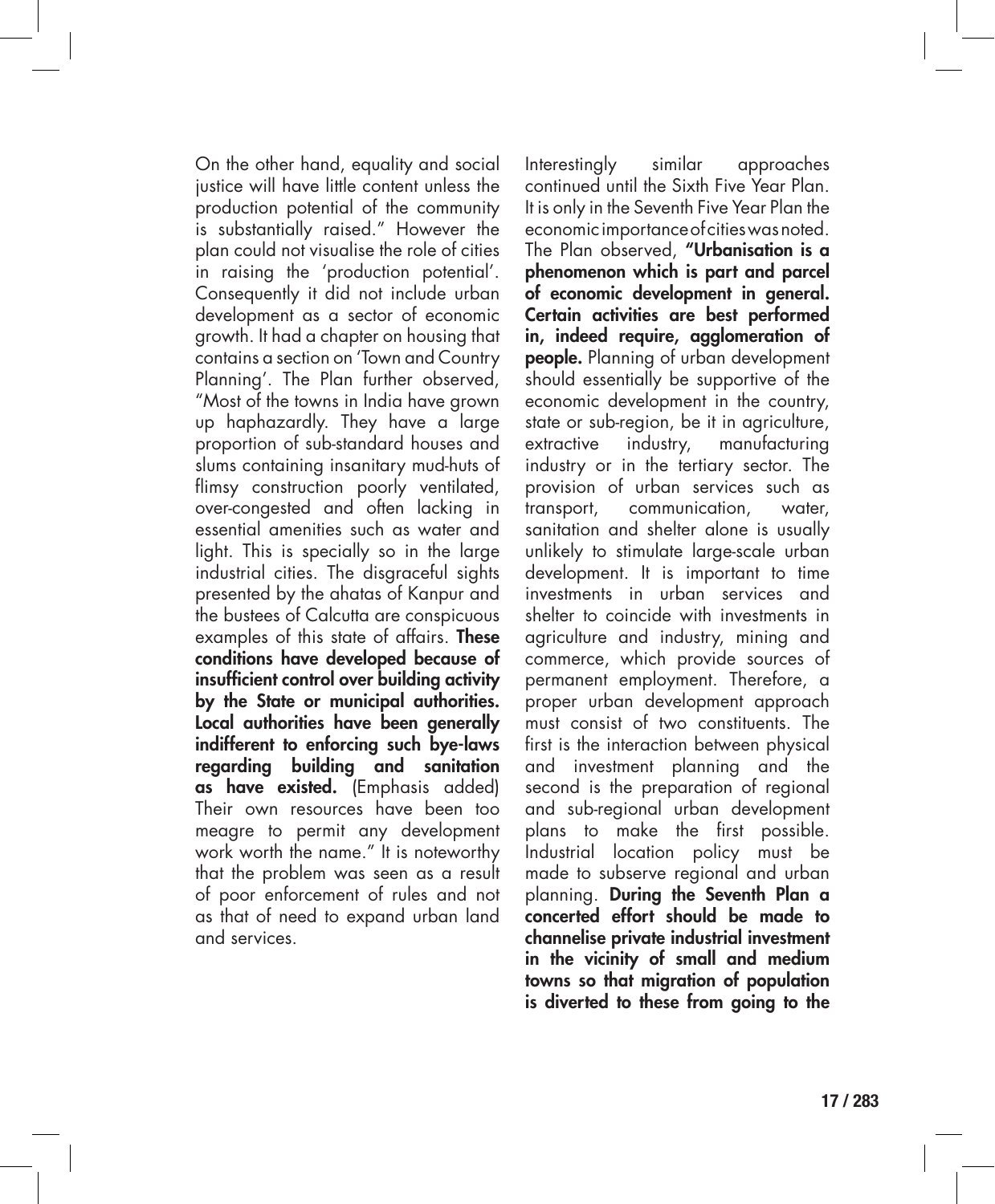metropolises. The same principal should be applied to public sector investment." (Emphasis added). It could be noted that though urbanisation was seen as part of economic development and agglomeration benefits were recognised, migration to large cities was sought to be diverted to small and medium towns.

### AXIOMS OF URBAN PLANNING

As a result of such ambivalence with respect to process of urbanisation and perception of cities through their visible problems certain axioms have emerged that seem to guide the urban planning in India.

(a). Urbanisation is inevitable during the process of economic growth. However growth of large (primate) cities is not desirable. Such growth needs to be limited firstly by promoting small and medium towns and secondly by developing new towns or countermagnets within the city regions.

(b). Despite such efforts, when large cities continue to grow, continued growth of mixed-use, high density inner city areas is not desirable. Such growth needs to be restrained by regulations like maximum density and floor area ratio and new growth should be planned in the form of self-contained neighbourhoods (or sectors).

(c). Land and real estate markets obey and follow such plans.

The experience shows that none of these axioms are valid. However neither the new axioms nor a substantive theory of urban planning has emerged so far.

The Task Force on Planning of Urban Development appointed by the Planning Commission for the first time comprehensively examined the urbanisation and urban development. It asserted in 1983 "It must be understood that urbanisation is a phenomenon which is part and parcel of economic development in general. It is a natural consequence of economic changes that take place as a country develops. Certain activities are better performed in, indeed require, agglomeration of people while others do not. The location of activities has therefore to be seen in the spatial context of activities among others existing in a country and both likely and desirable development of network of markets and production centres of goods services and employment. It would be idle to imagine that rapid rise in rural population through demographic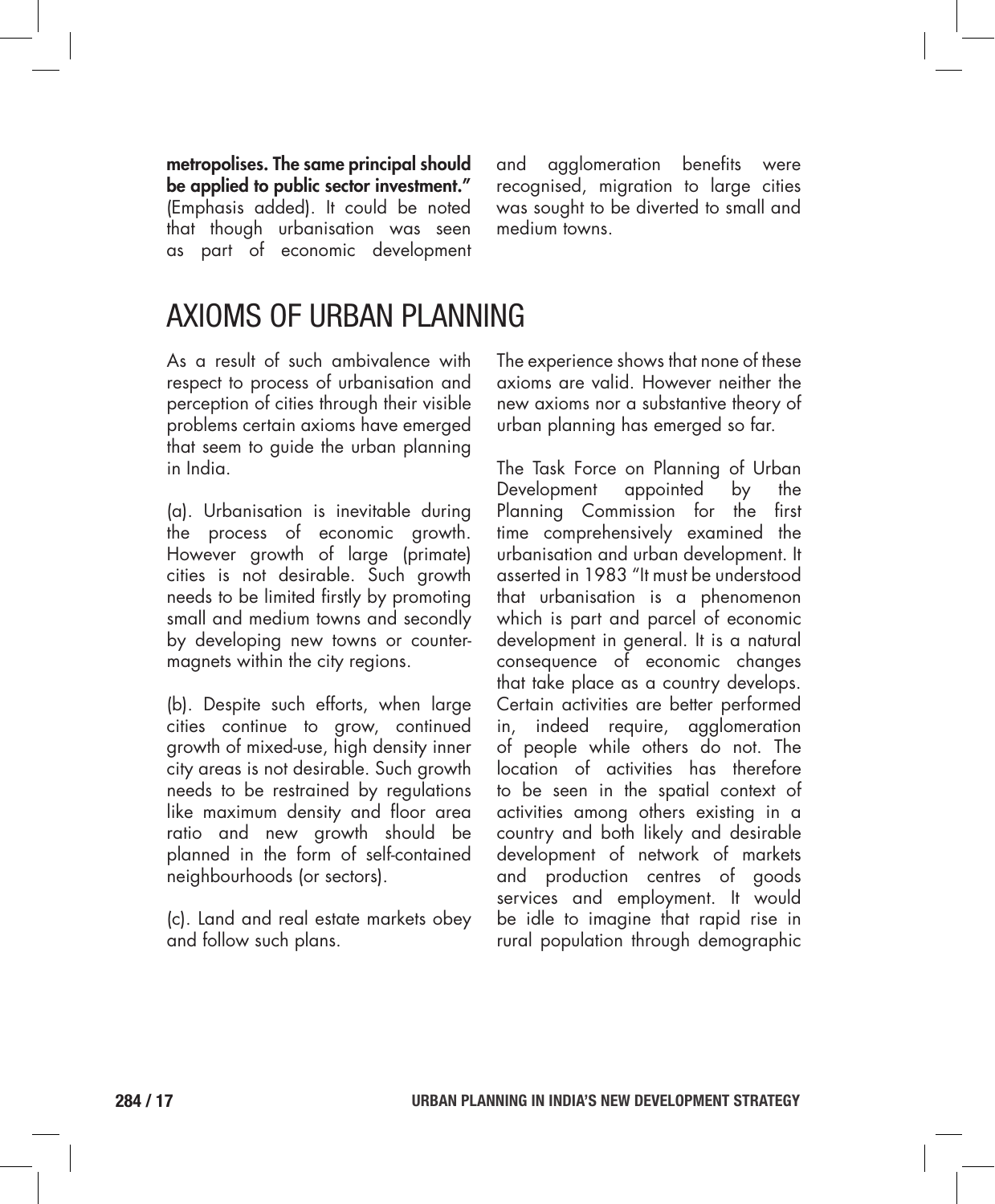growth can be absorbed in agriculture and still ensure growth of productivity and total production."5

As regards the first axiom alluded to earlier, the Task Force observed "It is generally believed that (i) large cities have grown faster than at the expense of small and medium towns; (ii) that this is undesirable; and (iii) measures should be taken to retard large city growth and that this can be done by placing greater investment in small and medium towns. First it is not true that large cities have grown much faster, on an average, than small and medium towns. Second the arithmetic of growth and distribution of settlements is such that higher growth of small and medium towns will have little effect in magnitude of growth of large cities."<sup>6</sup>

Despite these conclusions the Eighth Five Year Plan identified small and medium towns as the thrust area in these words. "Particular emphasis will be placed on the development of small and medium towns which serve as an important link between the village and the large cities. In order to realise the objective of more balanced distribution of urban growth both in terms of its distribution over space and also by size class of urban areas, the small and medium towns have to act as important centres of attraction, in terms of economic opportunities, to the potential migrants not only from villages but also from urban areas to large cities." The notion of helping small and medium towns to absorb migration and restrict size of large cities has survived from the Seventh Five Year Plan onwards. However in its present version of Urban Infrastructure Development Scheme for Small and Medium Towns – UIDSSMT the objective of restraining growth of large cities is not explicitly mentioned. 60 to 90% of the infrastructure costs are subsidised by Union Government under this scheme.7 Surprisingly however the Mid term appraisal of the  $11<sup>th</sup>$ Five Year Plan reaffirms faith in small towns in these words "Healthy growth of smaller towns will ease the pressure on metros which are already bursting at their seams"!8

Prior to 1991 the development strategy was based on guiding and controlling investment in productive capacities. The sectoral allocation of private capital was also sought to be centrally guided. This was aptly called license and permit raj. Despite the dissolution of license and permit raj in case of investment in manufacturing industries, the raj continues to rule the domain of spatial planning largely following the third axiom mentioned earlier.9 Allocation of land to different uses, intensity of development through density and floor

<sup>&</sup>lt;sup>5</sup> Planning of Urban Development Task Forces on Housing and Urban Development, Planning Commission, Government of India, New Delhi 1983

<sup>6</sup> Ibid

<sup>7</sup> Guidelines on Urban Infrastructure Development Scheme for Small and Medium Towns Government of India, Ministry of Urban Development (date not mentioned)

<sup>&</sup>lt;sup>8</sup> Mid Term appraisal of the 11<sup>th</sup> Five Year Plan

<sup>9</sup> Buckley, Robert, Alain Bertaud, and V. K. Phatak. 2005. "Property Rights and Interlocking Policy Constraints on Urban Land Markets: Reforming Mumbai's Real Estate Raj." Paper presented at the Land Policies and Administration for Accelerated Growth and Poverty Reduction, New Delhi.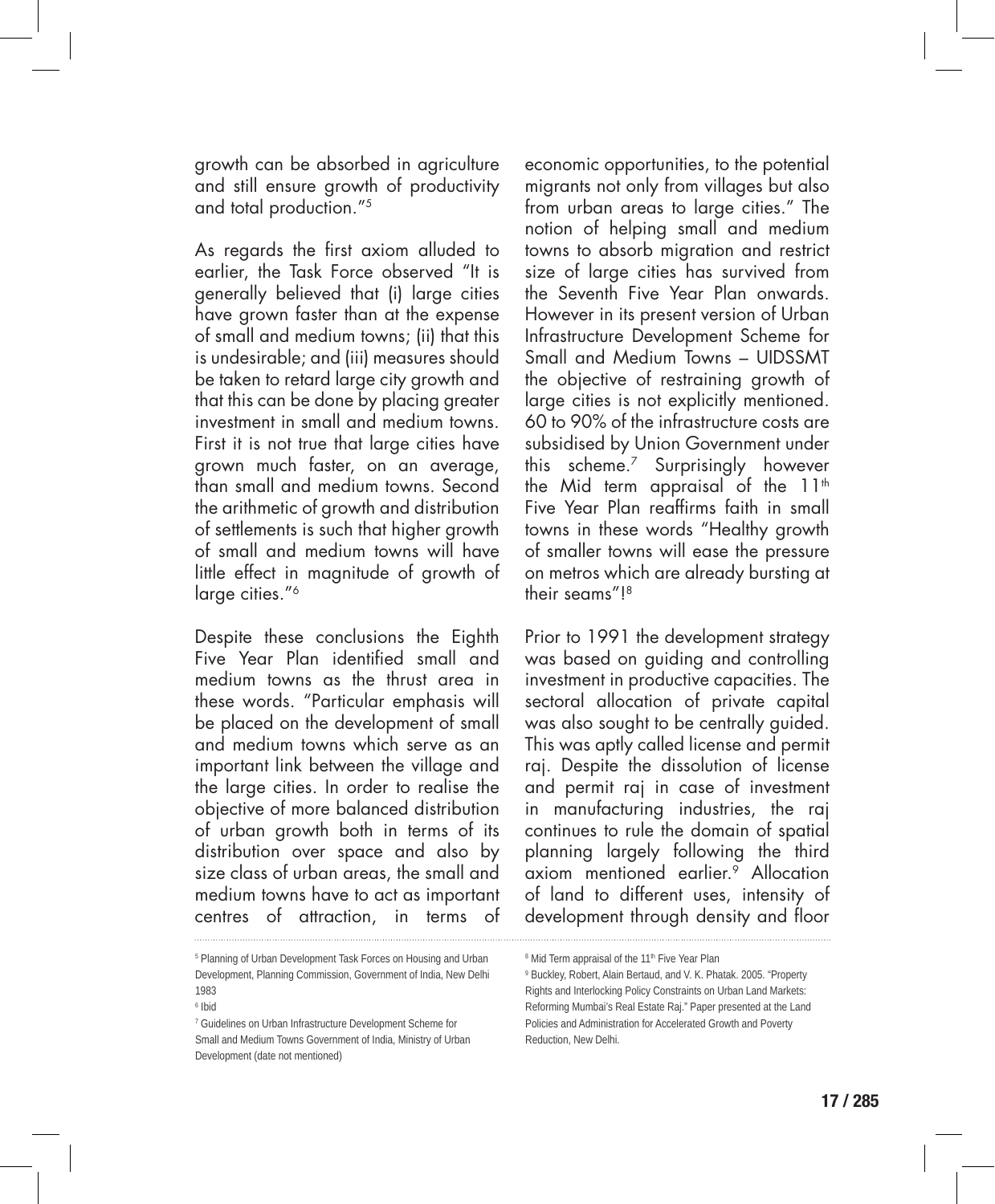area ratio (FAR) are axiomatically determined and justified on "health and safety" considerations. The impact of such plans and regulations on the land and real estate markets is hardly ever considered. Consequently land is sub-optimally used and inadequate consumption of housing space. It is generally believed that slums are spontaneous settlements of poor migrants. But the fact that they are a manifestation of grey housing market

# LAND POLICY

Since urban planning in India is largely concerned with development of land, it would be relevant to briefly consider how perceptions about land and real estate property have evolved. The Indian Constitution initially recognised 'to acquire, hold and dispose of property' as a fundamental right. Consequently when land was to be compulsorily acquired 'compensation' at market price was payable. Subsequently the term compensation was replaced by the term 'amount'. This ideology culminated in the enactment of Urban Land (Ceiling and Regulation) Act 1976 that attempted nationalisation of vacant urban land by paying nominal amount. Finally the fundamental right to property was deleted from the Constitution.

The first articulation of the Urban Land Policy was proposed by the Urban Land Policy Committee (Ministry of Health) that is the result of axiomatic plans and regulations is hardly recognised. Mumbai represents an extreme case where 1.33 and 1 are normal FSIs irrespective of varying accessibility and land prices. Despite growing incomes 65% of Mumbai's households live in one-room dwelling units a proportion almost twice as that of Urban India average. Mumbai also has 54% of its population living in slums that is an active parallel housing market.

appointed by the Government of India in 1965. The Committee articulated the following Land Policy Objectives

1. To achieve optimum social use of urban land;

2. To make land available in adequate quantity, at right time and for reasonable prices to both public authorities and individuals;

3. To encourage cooperative community effort and bona fide individual builders in the field of land development, housing and construction;

4. To prevent concentration of land ownership in a few private hands and especially to safeguard the interests of the poor and under - privileged sections of the urban society.<sup>10</sup>

<sup>&</sup>lt;sup>10</sup> As reported in the Planning of Urban Development op.cit.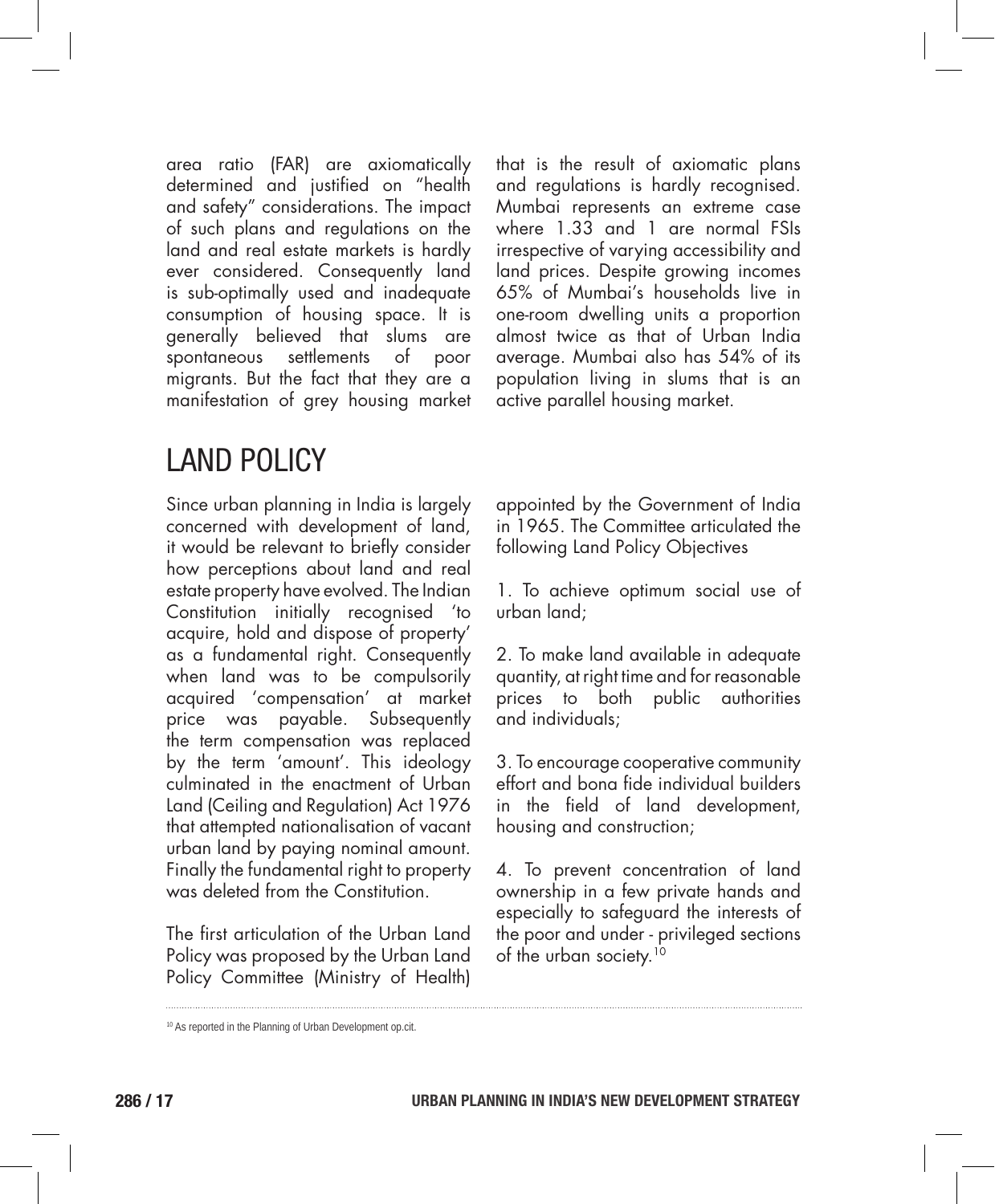Further the Committee observed that to realise the objectives "there is no escape from large scale public acquisition if the question of guiding urban development or the provision of adequate housing and other facilities is to be tackled effectively and large scale advance acquisition of land would really be in the interests of the society as a whole. It is by far the best and perhaps the only way to put an end to speculation in land and to capture subsequent increases in land values. These surpluses, where realised by the public authorities, should benefit the community in more ways than one."11

Not surprising the role models of Indian Town Planners – Delhi Master Plan, Chandigarh, Gandhinagar and Navi Mumbai were all based on public ownership of land. Whether public ownership in fact achieved the land policy objectives in such cases may be a matter of debate. But a verdict on the Delhi experience was;

"1. It has not been possible for DDA to provide land at affordable prices to low income beneficiaries resulting in large scale jhuggi jhopadi colonies.

2. In the absence of price signals land has been sub optimally used, resulting in over provision to powerful groups, and

3. DDA's policy to auction very few plots at a time and treating the maximum price quoted in such biding as the real market price has in fact meant artificially increasing the land price through deliberate scarcity."<sup>12</sup>

However, securing large-scale public ownership of land implied compulsory acquisition of land. There was considerable discontent amongst the original landowners about the manner in which compensation was determined and paid. The Land Acquisition Act 1894 initially provided the date of declaration of intention to acquire the land as the reference date for determining the market value. However no time limit was laid down for actual payment of compensation. 1984 amendments introduced the time limit of three years and also provided for payment of interest from the date of award to actual payment or possession of land and solatium of 30% of market value. However the market value is to be reckoned at current use value at the exclusion of expected rise in value on account of future use. The proposed changes in the LA Act and the R and R Policy<sup>13</sup> attempt to remove many of these lacunae. But planned urban development is not being recognised as a public purpose for which powers of eminent domain could be used and in practical terms the proposed method of deciding compensation and

<sup>11</sup>*Land in Metropolitan Development: Some Policy Issues* presented by L M Menezes at Seminar on Land Development, April 17 & 18, 1982,

Times Research Foundation, Calcutta.

<sup>&</sup>lt;sup>12</sup> Planning of Urban Development op.cit

<sup>&</sup>lt;sup>13</sup> Bill for amending Land Acquisition Act 2007 and Resettlement and Rehabilitation Policy and Bill 2007.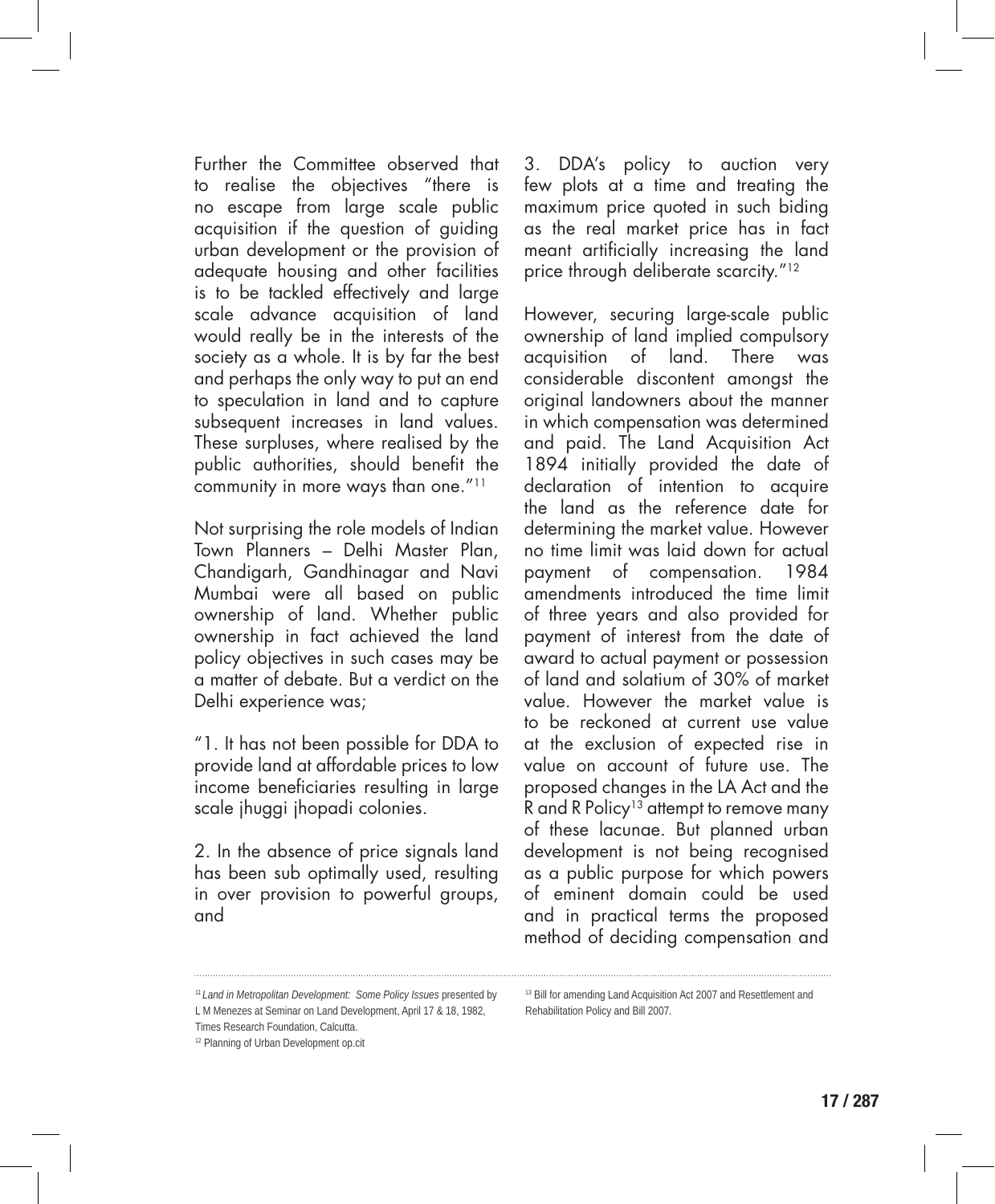rehabilitation package would make recourse to compulsory acquisition of land expensive for lands that also require substantial investment in trunk infrastructure. This would compel search for new paradigm in respect of urban land.

The thinkers in the first world too were enamoured by the socialistic notion of community ownership of land. However on practical considerations they sought solutions short of nationalisation of urban land. The two extreme proposals had one thing in common. Both considered right to own land and right to develop (or build upon) as separate rights. Henry George argued that a private landowner may have right to own both land and development rights. But he has no rights on the rents accruing to land, as they are results of monopoly and not efforts of the owner. He therefore argued that the state has legitimate right to recover 100% of such rents by way of taxes. He allowed the owner to retain the returns on his investments in improvements. He was also prophetic about the ills of public ownership of land. In 1879 he stated, "I do not propose to purchase or confiscate private property in land. It is not necessary to confiscate land—only to confiscate rent. Taking rent for public use does not require that the state

lease land; that would risk favouritism, collusion, and corruption."14 On the other hand a committee under the chairmanship of Justice Uthwatt in UK suggested that the betterment occurring on account of development of land should be balanced with the compensation to be paid for acquiring land for public purposes. To enable recovery of betterment the Committee proposed nationalisation of development rights (by paying compensation). Development required planning permission subject to payment of betterment. Despite three attempts to recover betterment since 1947 it has still not succeeded. A cryptic comment on this reads, "The state expropriates property rights, and then charges those from whom it has taken those rights for granting permission to use them on its terms. A betterment levy is wrong in principle, and like most things that are fundamentally wrong, it will always fail in practice"<sup>15</sup>

The Indian urban planning thought under the pre 1991 macroeconomic framework was oblivious of property rights and resultant land and real estate market. Hernando de Sotto argued the importance of clarity of property rights and labelled poorly recorded property rights as the 'dead capital' unable

<sup>14</sup> Henry George Progress and Poverty (1879) edited and abridged for modern readers by Bob Drake, the Robert Schalkenbach Foundation,2006

<sup>&</sup>lt;sup>15</sup> John Gummer (2004) 'The moral argument against a development

levy' in Peter Bill (ed) Building Sustainable Communities: capturing land development value for the public realm, Smith Institute. <sup>16</sup> Hernando De Soto (2001) The Mystery of Capital Why Capitalism Triumphs in the West and Fails Everywhere Else, Black Swan.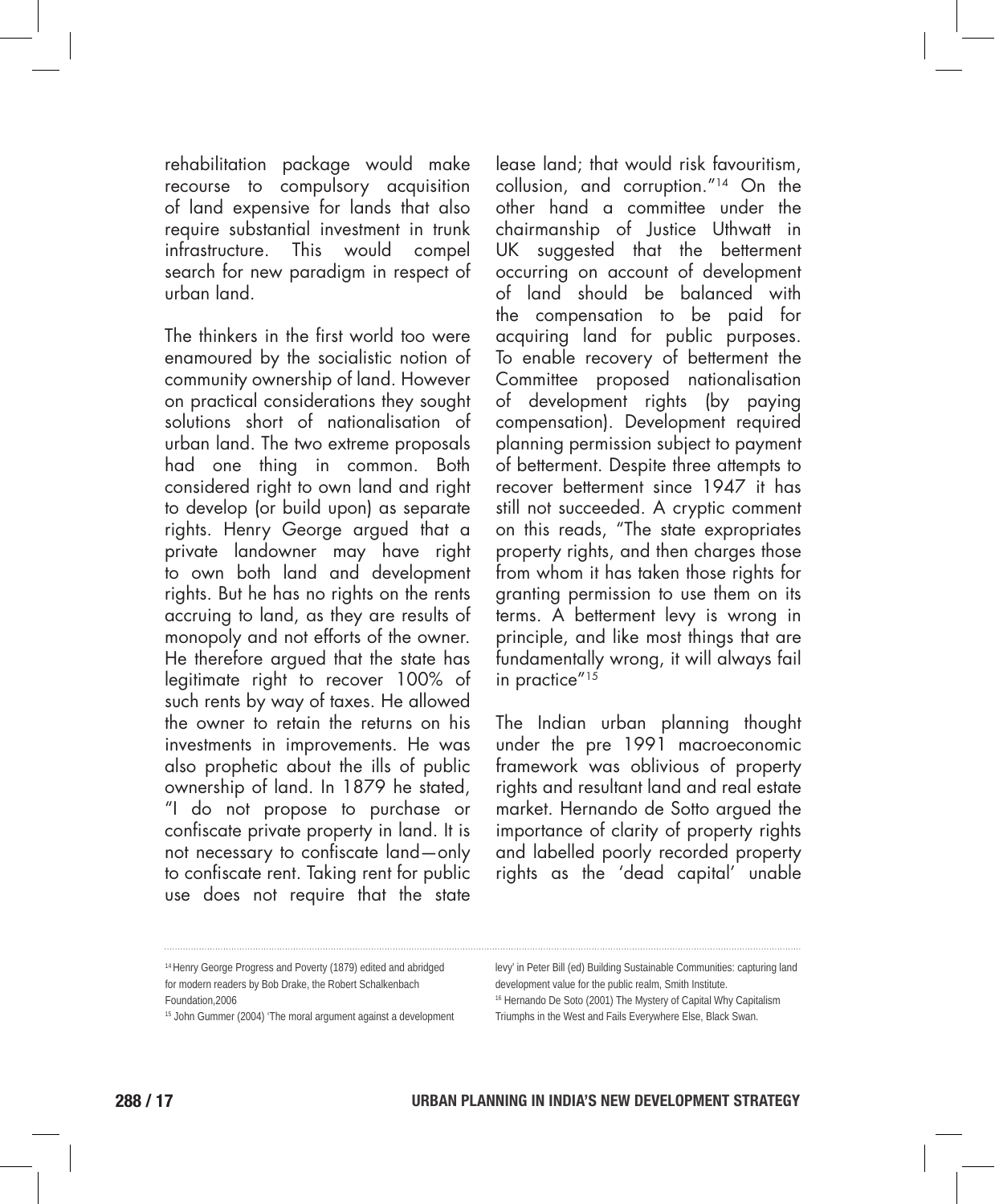to ensure finance for poor.<sup>16</sup> But his arguments have evoked little debate in India.

Lack of conceptual clarity about land and property rights have given rise to many expedient policy initiatives. Some of these are discussed below;

(a). FAR as an instrument of nationalising development rights:

FAR essentially a zoning tool in US cities rationalises the intensity of development that could be permitted considering the existing level of development, accessibility and use. The FAR in US cities varies considerable from less than 1 to 15. However in most Indian cities such considerations are not used in defining FAR. In many states common FSI values are prescribed across all cities as part of state wide building regulations and do not form part of master plan of individual city. (e.g. Punjab, West Bengal). There has been two-fold argument justifying this position. First, varying FSI within a city would be seen as discriminatory between different land owners and second, varying FSI across cities would lead to demand from political quarters to increase rationally defined FSI to an arbitrary level proposed in another city. The general tendency has been to prescribe low uniform FSI (around 1). This has meant scarcity of development rights particularly in cities that experience faster economic and population growth and resultant increase in demand for per capita floor space.

Instead of adopting measures to reduce scarcity of development rights by rationalising FSI pattern, retaining existing low FSI regime is being implicitly used as an instrument of nationalising development rights beyond prescribed FSI (without paying compensation). Armed with such nationalised development rights the state administrators could allot these rights on conditions of payment or fulfilling other obligations like providing free houses to slum dwellers. (Hyderabad Master Plan proposed a base FSI and permissible increase subject to payment. Maharashtra Government increased FSI in Mumbai subject to payment that would be equally shared between Municipal Corporation and the state government. Extra FSI is similarly allowed in Chennai. Similarly extra FSI is allowed for rehabilitating existing occupants of rent controlled buildings and slums, free of cost)

In this context the objectives of raising revenue or helping a class (not necessarily poor) will succeed when base FSI is low and scarcity of development rights is created. Creating scarcity is not a healthy way of managing any market.<sup>17</sup>

<sup>17</sup>Vidyadhar K. Phatak, Is it Money Space Index finally? Hindustan Times, Mumbai Edition, 30 March 2008.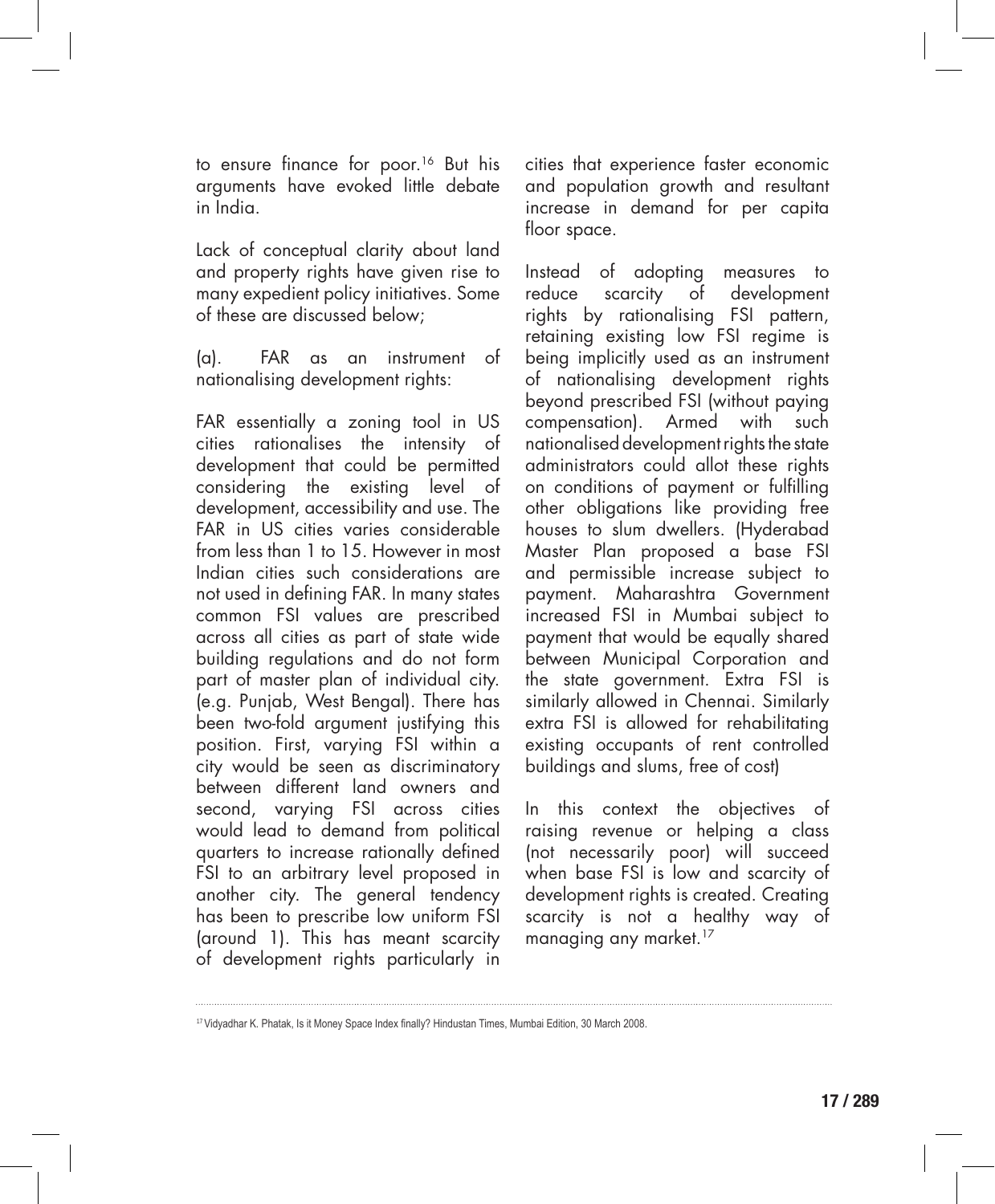(b). Lack of clarity about property rights:

The legal intervention of rent control creates most muddled property rights. The tenants are protected against increase in rents; they can inherit tenancy rights and can also sale tenancy rights. But landlords can receive only standard rent. This virtually makes tenant an owner with the only exception that tenants' rights cannot be mortgaged. Since the owner, entitled to a controlled rent, cannot raise money against his assets, the entire property is turned into a dead capital.

Within the squatter settlements of large cities there is an active market. Rental market is operative without distorting owner tenant roles through extra-legal means. Owners transact their huts at market prices without tenure rights. But formal tenure in the hut is a dead capital. Security of tenure is seen as security against eviction by the state and not as a way of unlocking the value. The draft Rajiv Awas Yojana proposes to grant tenure to slum dwellers that can be inherited but not alienated, without recognising the fact such restrictions are unenforceable and if enforced breed corruption.

# CURRENT PERSPECTIVE OF URBANISATION AND URBAN PLANNING

Current thinking about urbanisation and urban development can be gauged from the Eleventh Five Year plan. The vision of urban development included in the plan is; "Indian cities will be the locus and engine of economic growth over the next two decades, and the realization of an ambitious goal of 9%–10% growth in GDP depend fundamentally on making Indian cities much more livable, inclusive, bankable, and competitive."18 This is significant in explicitly recognising the role of cities in achieving rapid economic growth. The three out of four goals put forward for Indian cities do find reflection in the Plans proposals. However the Plan does not clarify how cities will become

competitive. Though not explicitly mentioned, the Plan still retains the old preoccupation with concern for state wise variation in urbanisation and increasing share of larger cities in urban population. This has also reflected in a proposal that intends to develop other settlements located in the vicinity of the mother city as satellite/counter magnets to reduce and redistribute the population and population influx. To cope with the above problem, the government has proposed a new scheme for development of satellite towns/counter magnet cities. This will help in the development of metropolitan regions.

<sup>&</sup>lt;sup>18</sup> Eleventh Five Year Plan 2007-12 Inclusive Growth Planning Commission Government of India, Oxford University Press New Delhi 2008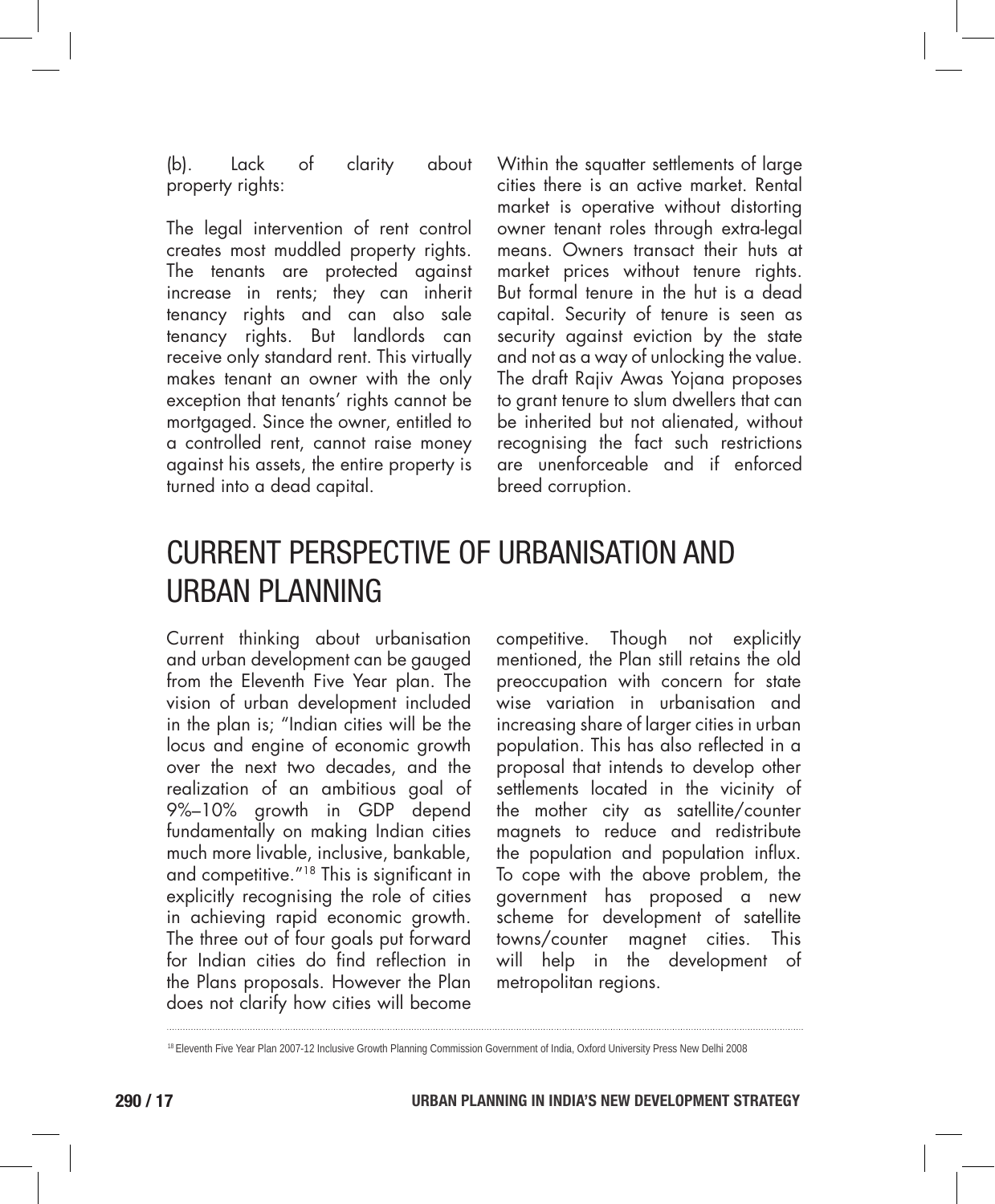It should be noted in this context that the World Development Report - 2009's main message is that economic growth will be unbalanced. To try to spread out economic activity is to discourage it. But development can still be inclusive, in that even people who start their lives far away from economic opportunity can benefit from the growing concentration of wealth in a few places. The way to get both the benefits of uneven growth and inclusive development is through economic integration.19 The notion that economies of scale and agglomeration give rise to modern cities and such cities then foster innovation and further economic growth is well established. Jeb Brugmann while deciphering the hidden logic of global urban growth has observed, "Density increases the sheer efficiency by which we can pursue an economic opportunity. The scale of cities increases the range of opportunities and level of ambition that can be viably pursued in them and thereby the scale of the impacts that urban pursuits can have on the world. The scale and density of interactions among people with different interests, expertise and objectives then combine to create the third basic economy of cities – economy of association. The modern urban infrastructure is viable due to supply economies created by the scale and density of cities and demand efficiencies created by association. The result is economies of extension

– an ability to link unique economic advantages of one city with those of other cities to create whole new strategies for advantage in the world."20

At the local level the  $11<sup>th</sup>$  Five Year Plan proposes facilitator role for both the central and state governments and as corollary increased private participation. It also proposes dismantling public sector monopoly over urban infrastructure and creating conducive atmosphere for the private sector to invest. Such a conducive atmosphere requires creating and regulating markets in urban infrastructure. However the Plan does not clearly outline strategy in this regard. Similarly the Plan recognises slums as a result of poverty in urban areas. But that is only partly true. According to Census 2001, 54% of Mumbai's population lived in slums – almost twice as the proportion of people below poverty line. This is obviously a result of housing market. At the current housing prices it is estimated that only top 20% of income scale can afford formal houses in Mumbai.21 Under such circumstances the subsidies extended to the poor  $(20<sup>th</sup>$  percentile) whether by way of land, construction or money are bound to flow to the upper income. It is necessary to pay equal attention to both demand and supply side of the housing market. The demand relates to income, space–transport

<sup>19</sup> World Development Report 2009 Reshaping Economic Geography The World Bank,2009, Washington DC

<sup>&</sup>lt;sup>20</sup> Jeb Brugmann Welcome to Urban Revolution How Cities are

Changing the World Harper Collins Publishers India New Delhi 2009.

 <sup>21</sup> Business Plan for Mumbai Metropolitan Region 2007,MMRDA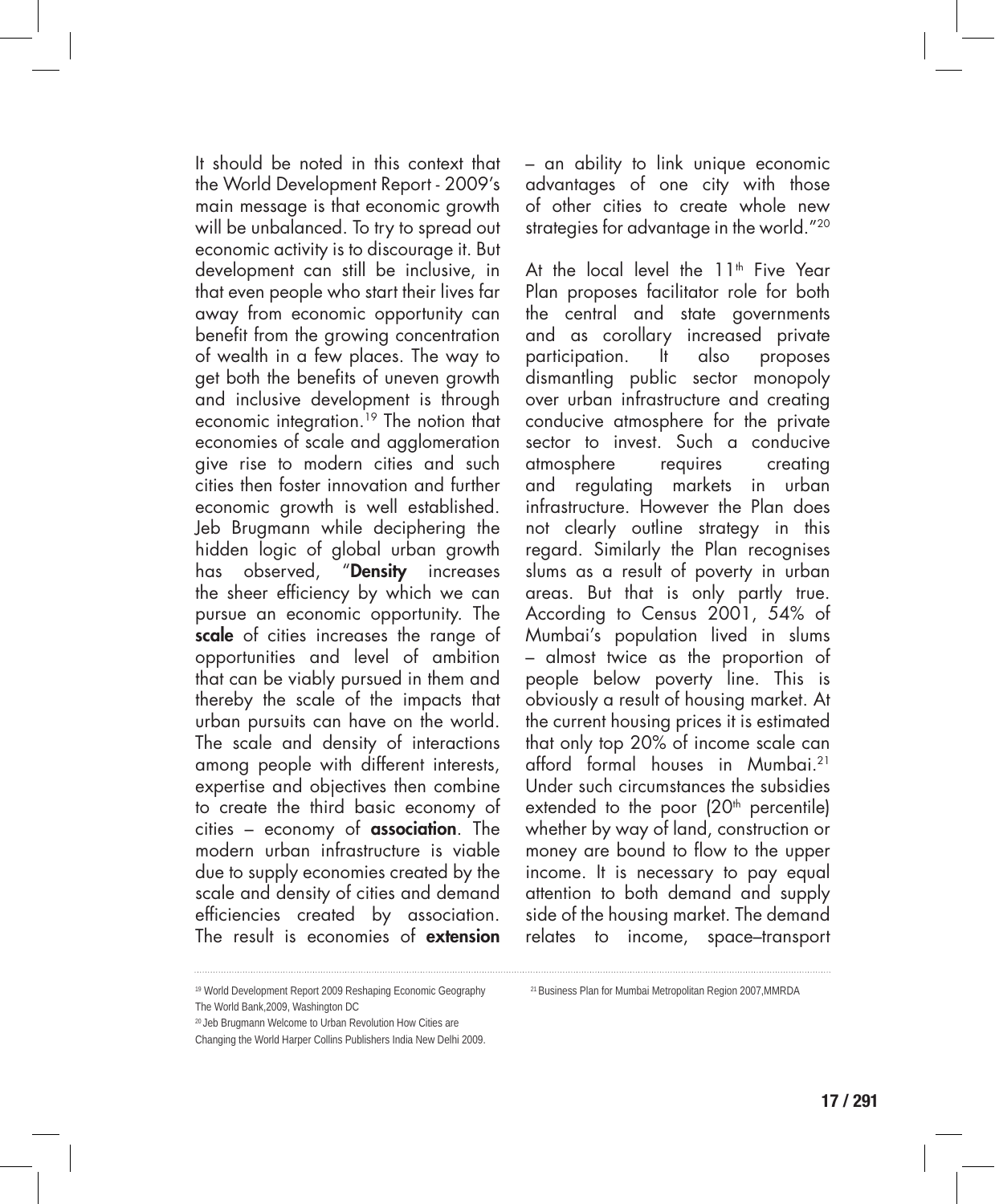trade-offs, and availability of housing finance. The supply relates availability of land and infrastructure, availability of building materials and construction finance. Each of these elements could be influenced by public policy like targeted subsidies, establishing and enforcing property rights that improve access to housing finance, removing regulatory constraints on development rights and expansion of city and extending infrastructure. This could be achieved through enabling framework without state providing housing.<sup>22</sup>

### THE NEW PARADIGM

The Statement of Industrial Policy, 1991 that heralded India's economic liberalisation as defined the development strategy, stated "Government will continue to pursue a sound policy framework encompassing encouragement of entrepreneurship, development of indigenous technology through investment in research and development, bringing in new technology, dismantling of the regulatory system, development of the capital markets and increasing competitiveness for the benefit of the common man. The spread of industrialisation to backward areas of the country will be actively promoted through appropriate incentives, institutions and infrastructure investments." The Statement further clarified that "Major policy initiatives and procedural reforms are called for in order to actively encourage and assist Indian entrepreneurs to exploit and meet the emerging domestic and global opportunities and challenges. The bedrock of any such package of measures must be to let the entrepreneurs make investment decisions on the basis of their own commercial judgement." The statement also asserted, "As a whole the Indian economy will benefit by becoming more competitive, more efficient and modern and will take its rightful place in the world of industrial progress."23 Though the statement is limited to manufacturing industries could be extended to urbanisation in terms of vision, objectives and policy instruments. The role of urban planning could be accordingly developed. Urban planning though essentially a local action will require a national or state framework. The basic tenets of such an approach are outlined below.

#### Macro Framework

1. The current status of urbanisation is captured in the numbers 3:30:60 implying that 3% of the area supports 30% of population in urban areas and generates over 60% of GDP. Expansion

22 Shlomo Angel Housing Policy Matters A Global Perspective Oxford University Press 2000

23 Statement of Industrial Policy Government of India, Ministry of Industries 24 July 1991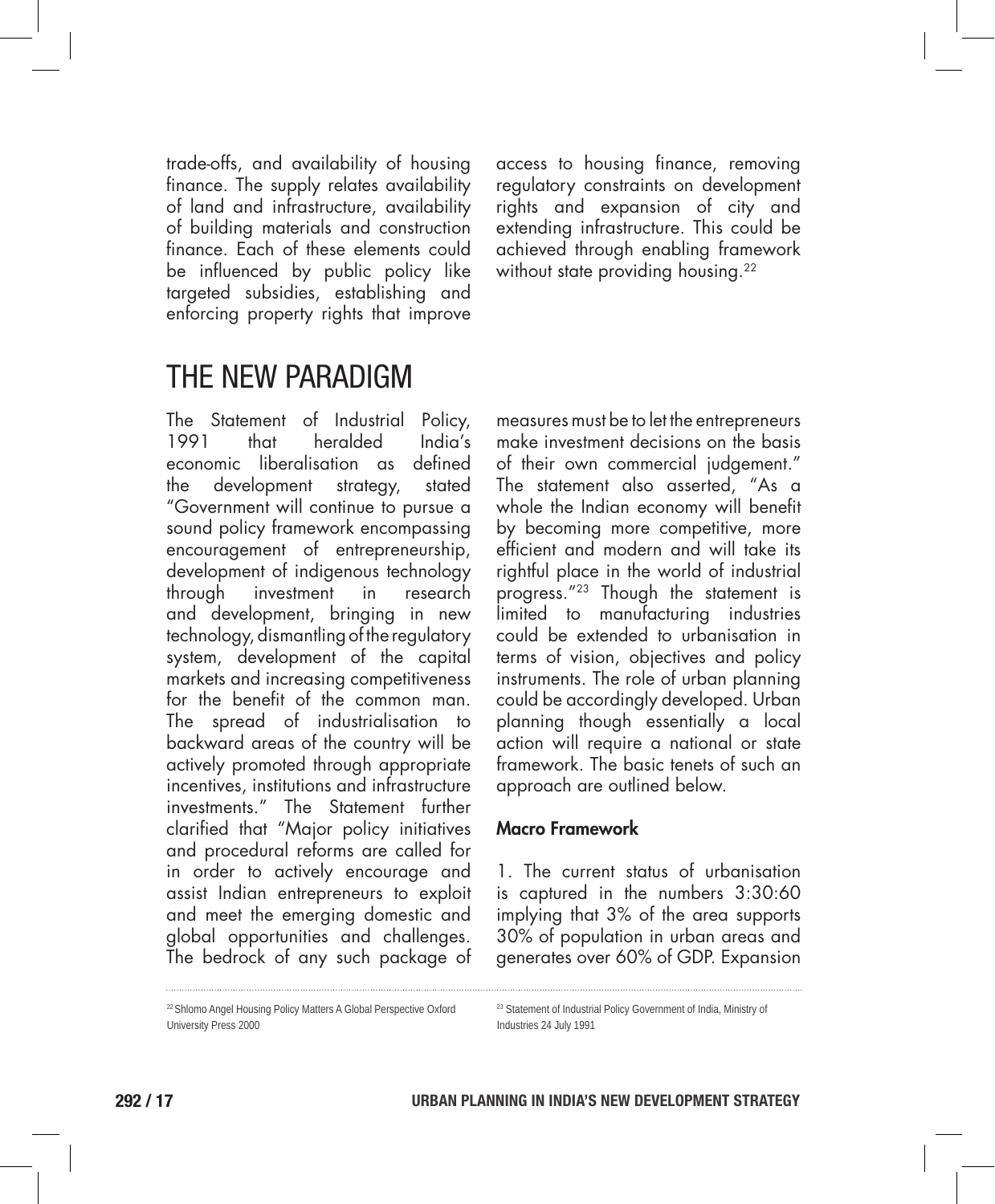of urban area in terms of population and area will be consistent with the objective of rapid and inclusive growth. No public policy instruments are warranted to curb or restrain the growth of cities.

2. The economies of scale and density will continue benefit the overall economic growth. Policies to restrict growth of metropolitan cities will not be pursued. This may lead to uniform level of urbanisation and interstate variations will persist. However, instead of aiming state wise parity at lower economic and urbanisation levels, the 'distance' between large and dense cities and lagging regions will be overcome by improved transport infrastructure. Highways, railways, water and airways will facilitate movement of men and materials. Telecommunication and IT will facilitate exchange of information and money.

3. This should not imply neglect of smaller towns. Basic infrastructure like safe drinking water, sanitation, solid waste management local streets, primary education and healthcare should be made available to all irrespective of the city size. However the illusion that this will restrain migration to large cities and achieve 'ideal' city size distribution will not be harboured

#### Local Framework

4. Although density and scale are necessary for economic growth they may give rise to externalities like congestion. Urban planning should direct its attention to managing such externalities and not directly controlling densities. Pricing could be (e.g. parking fees or congestion charges on vehicles) an important technique of managing externalities.

5. Land use, density or FSI zoning the most commonly used urban planning tools should be applied in a manner that does not create scarcity of land and development rights that distorts the market and forces the poor (and not so poor) to seek shelter in slums.

6. Muddling of land and property rights should be sorted out. De facto rights of squatters should be recognised. Mortgage finance be encouraged by enforcing foreclosures when required.

7. Obtaining adequate land for public purposes like roads, schools, healthcare facilities, parks and playgrounds will be the main challenge of urban planning. Using powers of compulsory acquisition, land readjustment in the form Town Planning Schemes or conditions of conversion of use and sub-division could all be used as a part of wider menu for the purpose. $24$ 

24 Shirley Ballaney and Bimal Patel Using the 'Development Plan-Town Planning Scheme Mechanism to Appropriate Land and Build Infrastructure in India Infrastructure Report 2009 Land – A Critical Resource for Infrastructure Oxford University Press, New Delhi 2009.